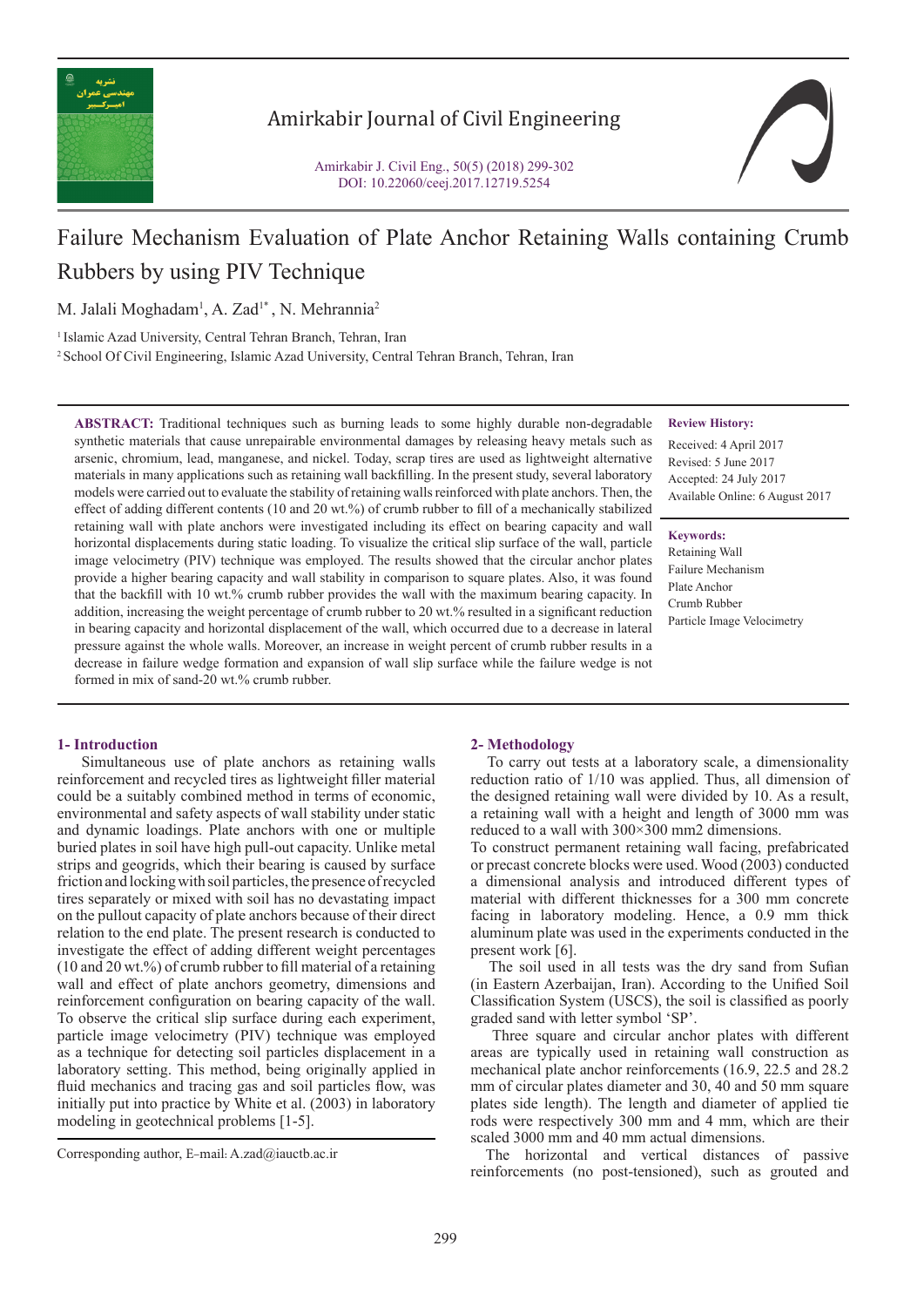helical (screw) soil nails, and active reinforcements (posttensioned), such as grouted and helical (screw) soil anchors, were reported between 1000 mm and maximum 3000 mm [7- 9]. Because no post-tensioning occurs in these plate anchors, the horizontal and vertical distances were both selected as 1500 mm. By applying a dimensionality reduction coefficient of 1/10, a 150 mm center-to-center distance was obtained for reinforcements in the wall. Accordingly, three applied reinforcement configurations including 5-anchor, diamond, and square configurations are presented in Figure 1.



**Figure 1. Reinforcement configuration**

 All crumb rubbers were screened and those passed from sieve #4 (4.75 mm) and remained on sieve #6 (3.35 mm) were added to the soil mixture. Because of implementing particle image velocimetry (PIV) tests, using particles with larger sizes was not possible.

## **3- Results and Discussion**

 The maximum bearing capacity for walls is related to the large, medium, and small anchor plates in the order of their appearance. Also, the small plates not only give the minimum bearing capacity but also show the maximum horizontal displacements. The minimum horizontal displacements are for the large, medium, and small anchor plates in the order of their appearance; indicating the suitable anchorage of active zone (failure wedge) to the passive zone through medium and large plates.

 Among all configurations shown in this Figure 1, the 5-anchor configuration provides a higher wall stability because of having one more reinforcement. In this regard, in all tests, the diamond configuration gives a higher bearing capacity compared to the square configuration.

 The minimum horizontal displacement is for the 5-anchor configuration, with the diamond configuration being in the next position. The noteworthy point here is the small difference between wall displacements for diamond and 5-acnhor configurations despite one less reinforcement for the former configuration. In addition to the minimum bearing capacity of the square configuration, the maximum wall horizontal displacements (with a high difference) is for this configuration that implies its lower efficiency compared to other two configurations.

#### **4- Conclusion**

 The maximum footing bearing capacity and the minimum wall displacement is for the large, average, and small plate anchors in the order of their appearance. Significant increases in bearing capacity with changing the plates dimensions from small to medium and fewer increases in the value with changing the plates dimensions from medium to large are achieved, which shows the low strength and limited locking of small plates against lateral soil pressure.

 Circular plates show better performance in terms of bearing capacity and wall horizontal displacement compared to square plates.

 The 5-anchor configuration shows a higher bearing capacity because of an extra reinforcement. Followed by this configuration, diamond and square configurations have the larger bearing capacity, in the order of their appearance. In square configurations, the maximum displacement is observed at middle wall height due to the large meshes  $(30 \text{ cm}^2)$  of zones without reinforcement in the middle wall height.

 Fills made using 10 wt.% of crumb rubber indicate the maximum bearing capacity. A descending trend of the wall horizontal displacement occurs by increasing the crumb rubber content. The minimum wall horizontal displacement occurs on fills with 20 wt.% crumb rubber.

 The PIV analysis images indicate that formation of failure wedge in 5-anchor and diamond configurations is less distinct compared to that in a square configuration, with the large circular plate anchors having the maximum performance. Also, addition of crumb rubbers, especially at 20 wt.%, leads to a considerable decrease in slip surface propagation.

#### **References**

- [1] KEANE, R. D. & ADRIAN, R. J. 1992. Theory of crosscorrelation analysis of PIV images. Applied scientific research, 49, 191-215.
- [2]WHITE, D., TAKE, W. & BOLTON, M. Measuring soil deformation in geotechnical models using digital images and PIV analysis. 10th International Conference on Computer Methods and Advances in Geomechanics, 2001. 997-1002.
- [3] WHITE, D., TAKE, W. & BOLTON, M. 2003. Soil deformation measurement using particle image velocimetry (PIV) and photogrammetry. Geotechnique, 53, 619-632.